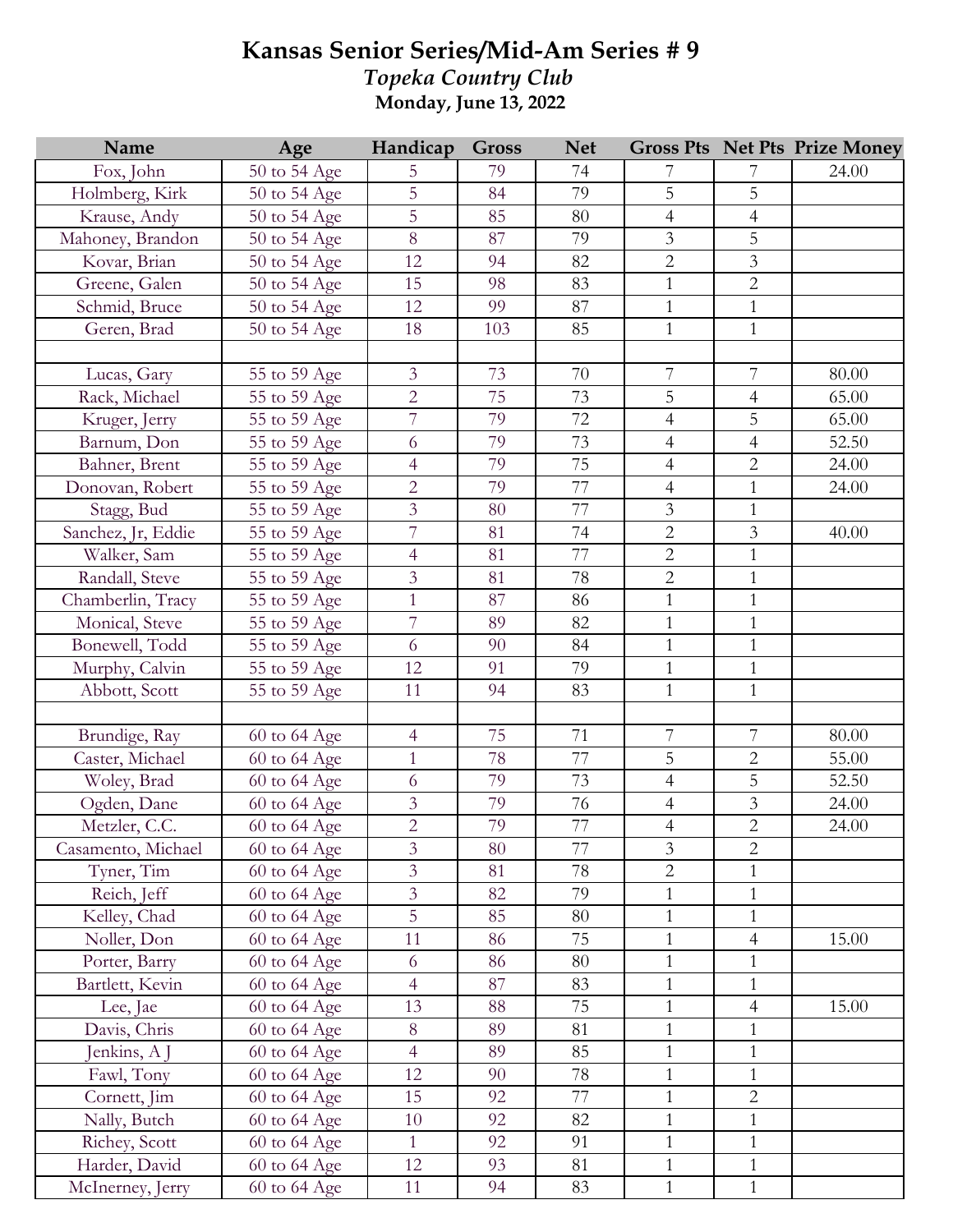| Singleton, Chuck      | 60 to 64 Age  | 17             | 95     | 78 | $\mathbf{1}$   | $\mathbf{1}$   |       |
|-----------------------|---------------|----------------|--------|----|----------------|----------------|-------|
| Hefner, Russell       | 60 to 64 Age  | 15             | 95     | 80 | $\mathbf{1}$   | $\mathbf{1}$   |       |
| Ferguson, Bill        | 60 to 64 Age  | 11             | 95     | 84 | $\mathbf{1}$   | $\mathbf{1}$   |       |
| Moser, Robert         | 60 to 64 Age  | 12             | 97     | 85 | $\mathbf{1}$   | $\mathbf{1}$   |       |
| Erickson, Jim         | 60 to 64 Age  | 23             | 102    | 79 | $\mathbf{1}$   | $\mathbf{1}$   |       |
|                       |               |                |        |    |                |                |       |
| Belknap, Kevin        | 65 to 69 Age  | $+1$           | 73     | 72 | $\sqrt{ }$     | 5              | 80.00 |
| Richter, Gary         | 65 to 69 Age  | $\overline{4}$ | 76     | 72 | 5              | 5              | 70.00 |
| Kruse, Jeff           | 65 to 69 Age  | $\overline{4}$ | 77     | 73 | $\overline{4}$ | $\overline{4}$ | 57.00 |
| Kennedy, Michael      | 65 to 69 Age  | $\overline{7}$ | 78     | 71 | 3              | $\overline{7}$ | 75.00 |
| LaForge, Kenny        | 65 to 69 Age  | 5              | 78     | 73 | $\overline{3}$ | $\overline{4}$ | 57.00 |
| Grosdidier, Mike      | 65 to 69 Age  | $\overline{4}$ | 78     | 74 | $\mathfrak{Z}$ | $\overline{3}$ | 45.00 |
| Albrecht, Rick        | 65 to 69 Age  | $\overline{3}$ | 78     | 75 | $\overline{3}$ | $\overline{2}$ | 30.00 |
| Vautravers, Randy     | 65 to 69 Age  | $\overline{0}$ | 78     | 78 | 3              | $\mathbf{1}$   | 30.00 |
| Durr, Doug            | 65 to 69 Age  | $\overline{4}$ | 79     | 75 | $\overline{2}$ | $\overline{2}$ | 24.00 |
| Vanlandingham, Samuel | 65 to 69 Age  | $\overline{2}$ | 80     | 78 | $\mathbf{1}$   | $\mathbf{1}$   |       |
| Nielsen, Tom          |               | $\mathbf{1}$   | 80     | 79 | $\mathbf{1}$   | $\mathbf{1}$   |       |
|                       | 65 to 69 Age  |                |        |    |                |                |       |
| Chippeaux, Randy      | 65 to 69 Age  | $\overline{7}$ | 85     | 78 | $\mathbf{1}$   | $\mathbf{1}$   |       |
| Linville, Dale        | 65 to 69 Age  | 5              | 85     | 80 | $\mathbf{1}$   | $\mathbf{1}$   |       |
| Wyatt, Greg           | 65 to 69 Age  | 6              | 86     | 80 | $\mathbf{1}$   | $\mathbf{1}$   |       |
| Anderson, Patrick     | 65 to 69 Age  | $8\,$          | 88     | 80 | $\mathbf 1$    | $\mathbf{1}$   |       |
| McQuin, Robert        | 65 to 69 Age  | 5              | 89     | 84 | $\mathbf{1}$   | $\mathbf{1}$   |       |
| Vollertsen, Kurt      | 65 to 69 Age  | 9              | 91     | 82 | $\mathbf{1}$   | $\mathbf{1}$   |       |
| Funk, Doug            | 65 to 69 Age  | 8              | 91     | 83 | $\mathbf{1}$   | $\mathbf{1}$   |       |
| Schlaegel, Keith      | 65 to 69 Age  | 10             | 92     | 82 | $\mathbf{1}$   | $\mathbf{1}$   |       |
| Eaton, Mark           | 65 to 69 Age  | 5              | 92     | 87 | $\mathbf{1}$   | $\mathbf{1}$   |       |
| Frey, Russell         | 65 to 69 Age  | $\overline{7}$ | 93     | 86 | $\mathbf{1}$   | $\mathbf{1}$   |       |
| Frigon, Phil          | 65 to 69 Age  | 17             | 95     | 78 | $\mathbf{1}$   | $\mathbf{1}$   |       |
| Johnson, Greg         | 65 to 69 Age  | 15             | 95     | 80 | $\mathbf{1}$   | $\mathbf{1}$   |       |
| Robinson, Glenn       | 65 to 69 Age  | $8\,$          | 95     | 87 | $\mathbf{1}$   | $\mathbf{1}$   |       |
| Workman, Scott        | 65 to 69 Age  | 13             | 97     | 84 | $\mathbf{1}$   | $\mathbf{1}$   |       |
| Dewild, Leland        | 65 to 69 Age  | 14             | 98     | 84 | $\mathbf{1}$   | $\mathbf{1}$   |       |
| Hess, Gary            | 65 to 69 Age  | $\overline{4}$ | 98     | 94 | $\mathbf{1}$   | $\mathbf{1}$   |       |
| Davison, Rick         | 65 to 69 Age  | 12             | 102    | 90 | $\mathbf{1}$   | $\mathbf{1}$   |       |
|                       |               |                |        |    |                |                |       |
| Roth, Frank           | 70 & Over Age | 3              | 74     | 71 | 7              | 7              | 75.00 |
| Ferns, Fran           | 70 & Over Age | $\overline{4}$ | 77     | 73 | 5              | 5              | 57.00 |
| Quattlebaum, Bill     | 70 & Over Age | $\overline{2}$ | $78\,$ | 76 | $\overline{4}$ | $\overline{2}$ | 30.00 |
| Emerson, John         | 70 & Over Age | $\overline{3}$ | 79     | 76 | 3              | $\overline{2}$ |       |
| Lindberg, Daniel      | 70 & Over Age | 5              | 80     | 75 | $\overline{c}$ | 3              | 24.00 |
|                       |               |                | 82     | 78 | $\mathbf{1}$   | $\mathbf{1}$   |       |
| Carey, Michael        | 70 & Over Age | $\overline{4}$ |        |    |                |                |       |
| Creekmore, Duane      | 70 & Over Age | 3              | 82     | 79 | $\mathbf{1}$   | $\mathbf{1}$   |       |
| York, Ben             | 70 & Over Age | $\mathbf{1}$   | 82     | 81 | $\mathbf{1}$   | $\mathbf{1}$   |       |
| Wilson, Ron           | 70 & Over Age | 5              | 83     | 78 | $\mathbf{1}$   | $\mathbf{1}$   |       |
| Siemers, Kurtis       | 70 & Over Age | $\mathfrak{Z}$ | 83     | 80 | $\mathbf{1}$   | $\mathbf{1}$   |       |
| Vilkanskas, Tom       | 70 & Over Age | 10             | 84     | 74 | $\mathbf{1}$   | $\overline{4}$ | 45.00 |
| Lees, Bill            | 70 & Over Age | 6              | 85     | 79 | $\mathbf{1}$   | $\mathbf{1}$   |       |
| Switzky, Dennis       | 70 & Over Age | 9              | 87     | 78 | $\mathbf{1}$   | $\mathbf{1}$   |       |
| Macon, Mike           | 70 & Over Age | 11             | 88     | 77 | $\mathbf{1}$   | $\mathbf{1}$   |       |
| Yi, Chae              | 70 & Over Age | $\overline{7}$ | 88     | 81 | $\mathbf{1}$   | $\mathbf{1}$   |       |
| Witty, Ben            | 70 & Over Age | 5              | 88     | 83 | $\mathbf{1}$   | $\mathbf{1}$   |       |